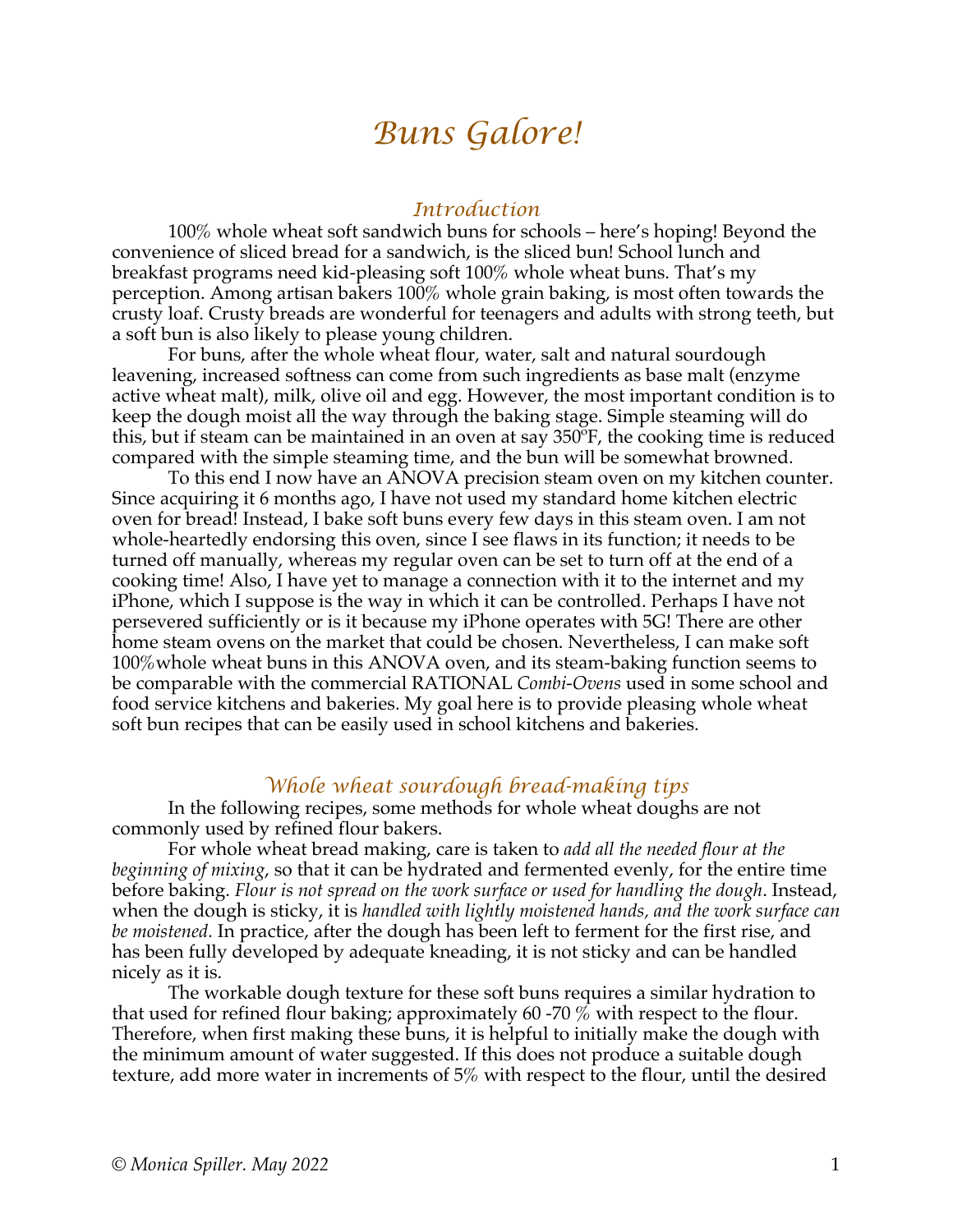texture is achieved. Note the amount of water needed to give the desired dough texture with a particular flour, ready for the next batch.

Enzyme active malt is made by sprouting grains for a few days and drying the sprouts at a low temperature to preserve the enzymes produced. Thus, a generous amount of malt in whole grain dough supplies enzymes that can favorably modify the whole grain flour for making bread. Enzymes in malt include *amylase* that produces simple sugars from starch and *phytase* that releases minerals such as potassium, magnesium and iron. The sugars are used by the sourdough micro-organisms and enhance the fermentation. Released minerals are nutritionally easier to absorb. Other malt enzymes target the soluble dietary fiber, so that whole grain dough texture is improved and antioxidant phenolics are released.

Sourdough is best for leavening doughs with wheat flour in the whole grain form, due to the presence of lactic bacteria together with acid tolerant yeast. Lactic bacteria are primarily used in the fermentation of the bran and germ, whereas yeasts mostly ferment the endosperm starch. At the beginning of making the dough there is very little acid present and the pH is approximately the same as the water added. By the time the dough is ready to bake the acidity is considerable, enough to bring the dough to pH 4 or less. In practice this is useful for doughs containing added enzyme active malt. The effect of this much acidity is to halt the action of the starch-degrading amylase before baking. This prevents unwanted starch breakdown in the oven.

Sourdough starter maintenance is simple. The sourdough starter stock is replenished by mixing a small amount of the previous batch of starter into a mixture of whole wheat flour, enzyme active malt and water. The starter matures and is ready to use in 36 hours at 86ºF (30ºC). A week's supply of mature sourdough starter can be prepared regularly and refrigerated at  $40^{\circ}F(4^{\circ}C)$ , ready for use directly in bun dough.

## *Effects from different wheat varieties, storage, and crop year*

Whole wheat flour can be made from each of the many wheat varieties, to provide the baker with a wide range of texture, flavor, and color possibilities.

Wheat with red or dark brown bran color is the most likely to provide an elastic dough. Durum and most light bran color wheat produce a relatively short dough texture. Dark colored wheat likely has the most intense flavor since most of this flavor comes from the colored phenolic compounds in the bran. Light crumb coloration is generally provided by wheat with light colored bran. There are exceptions, but these generalizations can be useful as a starting point.

Even when using a chosen single variety of wheat for whole grain baking, it soon becomes evident that the quality of the whole wheat flour produced can vary due to grain storage conditions and due to the crop year.

Ideally, wheat grain should be cleaned free from harvesting debris, immediately after harvest. Clean grain should be dried down to 10% or less moisture and stored at cool room temperature in closed containers excluding moisture, insects and rodents. Grain shelf life under these conditions is 10 years or more. Whole wheat flour is best milled fresh using this stored grain as needed. In the presence of moisture and warmth, molds and insects can thrive in grain and give off flavors and reduced functionality to the whole wheat flour.

A single wheat variety is changed in dough characteristics from farm to farm due to the differences in farm practices, and the weather each year. Dry farmed wheat in one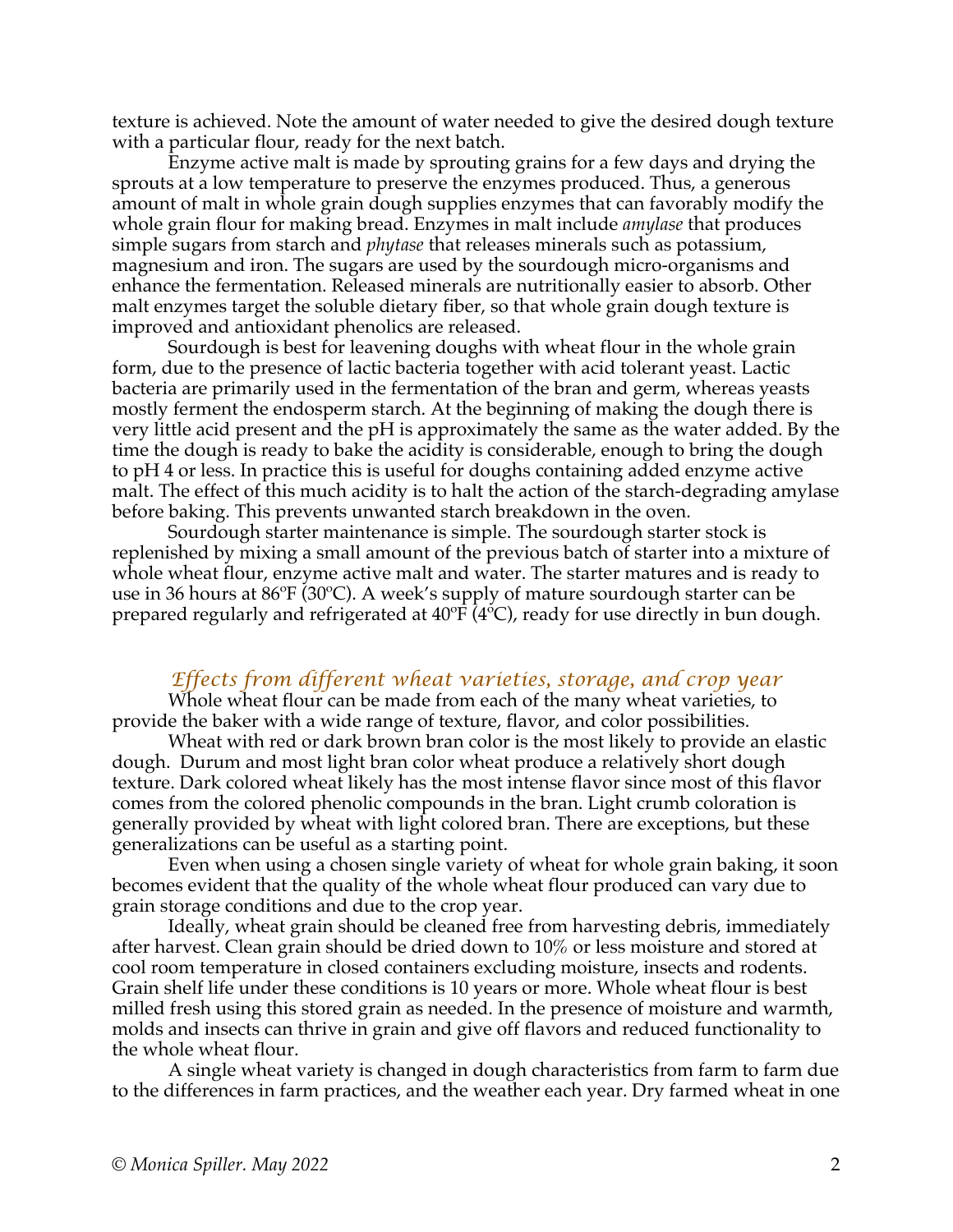region likely has a higher protein than irrigated wheat produced elsewhere. The higher protein whole wheat flour may need a little more water in the dough and have better dough character. Drought stressed wheat may have a very high protein, but less favorable dough qualities. If by chance the wheat is harvested with another crop or weed with a strong odor, such as sweet clover, the wheat can be tainted in flavor.

## *Equipment considerations for sourdough whole-wheat soft bun production in food service kitchens*

## *Grain storage and mill*

The starting point for whole wheat buns is fresh whole wheat flour. Currently there are very few local mills producing freshly ground whole wheat flour. Therefore, the best way to provide fresh whole wheat flour may be to have storage space for a year's supply of wheat grain and a whole grain flour mill.

#### *Constant temperature cabinet*

For predictable timing and a consistent final product, all stages of sourdough fermentation from the maintenance of sourdough starter and through all the sourdough bun preparation steps, are best managed at a chosen constant temperature, such as  $86^{\circ}$ F (30ºC). Thus, a constant temperature cabinet is needed and should be large enough to accommodate all scheduled dough and finally rising buns.

#### *Scales, Dough Mixer & Bench*

Most bakeries and kitchens are equipped with appropriately sized scales, a dough mixer and work bench. It will be important to make sure that all equipment and surfaces contacting dough leavened with sourdough, can resist the acidity. *Stainless steel and wood are the most suitable surfaces for handling sourdough* leavened dough; they do not react with the acidic dough. Acid resistant food-grade plastics can be used to hold dough during fermentation.

#### *Bun divider and rounder*

A mechanical bun divider and rounder makes very short work of converting a piece of dough into neatly rounded buns, all the same desired weight. The best design for functionality is a mobile one-piece unit. A large piece of dough of known weight is placed on a special indented tray and inserted into the machine. Pressing the buttons first initiates the dividing into a known number of pieces, and afterwards the rounding of the buns.

#### *Steam oven*

Softness in buns is mostly achieved by the presence of plenty of steam during baking. Most bakery ovens have steam injection systems, but the intention is generally to provide steam only at the beginning of the bake time. The ideal oven for soft bun baking combines full steam production with convection heating for the entire baketime. Ovens with a combination of cooking methods are regarded as *combi-ovens*. The RATIONAL line of combi-ovens specializes in this feature of combining full steam with convection heating. They recommend them for food service kitchens where a wide range of cooking conditions can be provided by just one oven. Thus, in some school and food service kitchens as well as in some bakeries, such ovens are already in use.